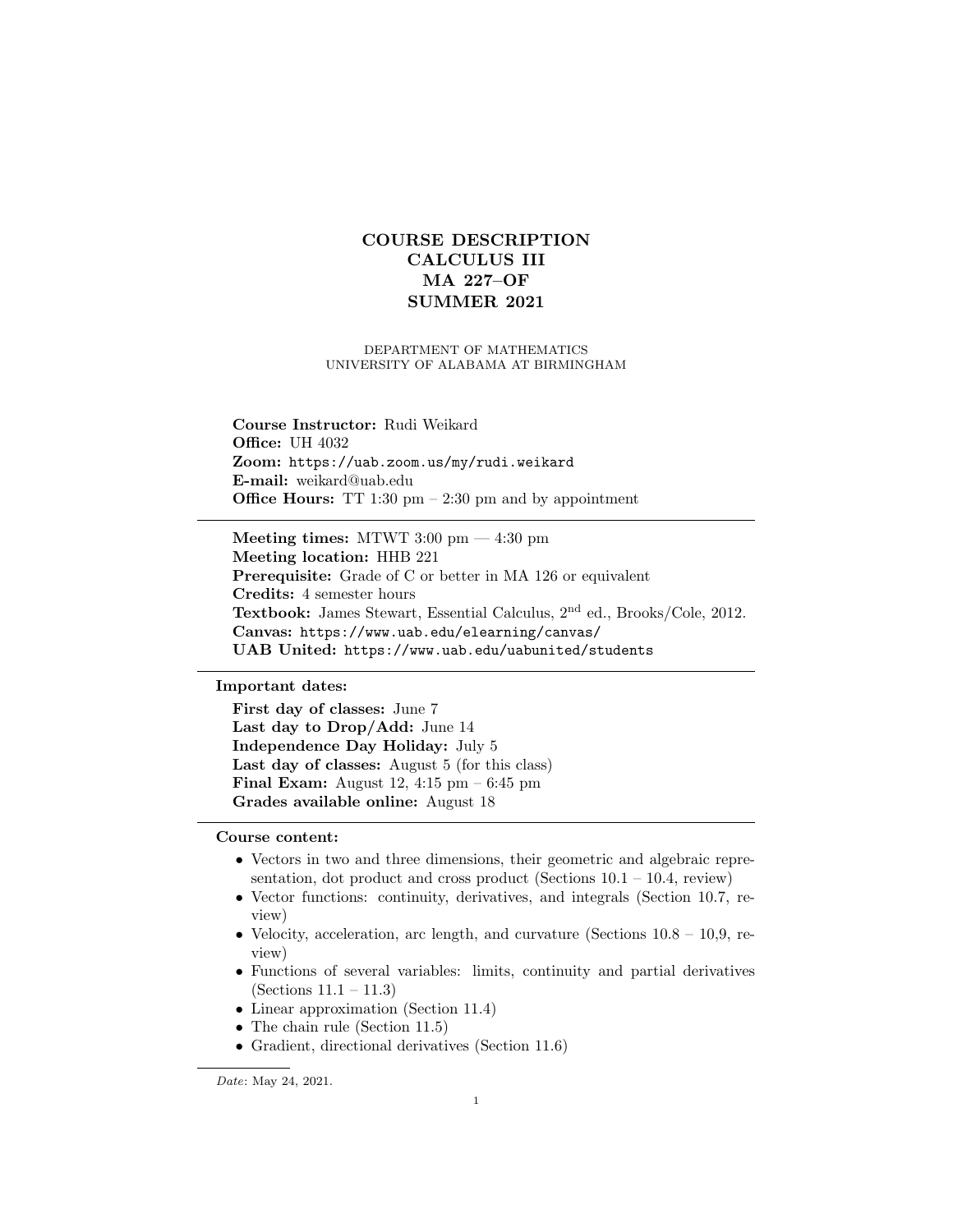- 2 DEPARTMENT OF MATHEMATICS UNIVERSITY OF ALABAMA AT BIRMINGHAM
	- Optimization (Sections  $11.7 11.8$ )
	- Double and triple integrals (Sections  $12.1 12.2$  and  $12.4 12.5$ )
	- Integration using polar, cylindrical, and spherical coordinates (Sections 12.3 and  $12.6 - 12.7$
	- Change of variables (Section 12.8)
	- Vector fields and line integrals (Sections  $13.1 13.3$ )
	- Green's theorem (Sections 13.4)
	- Curl and divergence (Sections 13.5)
	- Surfaces and surface integrals (Sections  $13.6 13.7$ )
	- The integral theorems of Stokes and Gauss (Sections 13.8 13.9)

### Aims of the course:

The course aims for students to attain conceptual understanding and procedural fluency with regard to the Calculus of Differentiation and Integration for several variables. Conceptual understanding is demonstrated by the ability to explain in detail the solutions of assigned problems. Procedural fluency is demonstrated by exercising routine tasks in an assured and timely fashion. The course also emphasizes critical thinking and communication skills, both written and verbal.

# Methods of teaching and learning:

- 35 class meetings of 90 minutes with presentations by the instructor as well as by students.
- A significant time commitment (certainly more than class time) is to be expected.
- Working in groups is encouraged but not required.
- Students may seek outside help (books, internet, class mates) as they see fit as long as any help is acknowledged.

#### How this class works

# Tell me and I forget, teach me and I may remember, involve me and I learn. (Chinese proverb)

In this course we will approach learning in a different way from what you are likely used to. The best way to learn mathematics is to do mathematics and while (or rather because) that may often mean struggle and sometimes failure, the benefit of actively engaging with the subject are profound.

I was just watching my grandson learning how to walk. Frequently he lost balance (still does) and fell only to get up again and start over. Getting up again is exactly what I hope you will do after one of your inevitable mistakes.

It is in our genes to learn walking and talking. It is also in our genes to be able to learn reading, writing, and thinking logically. Therefore I urge you to approach the tasks at hand without fear. You can do it, but you will fall once in a while (as do I).

Assessment procedures: There are no quizzes or tests during the term. However, there is a Final Exam. The Final Exam will weigh 30% in your final score while the remaining 70% may be earned through presentations of homework problems according to the following rules: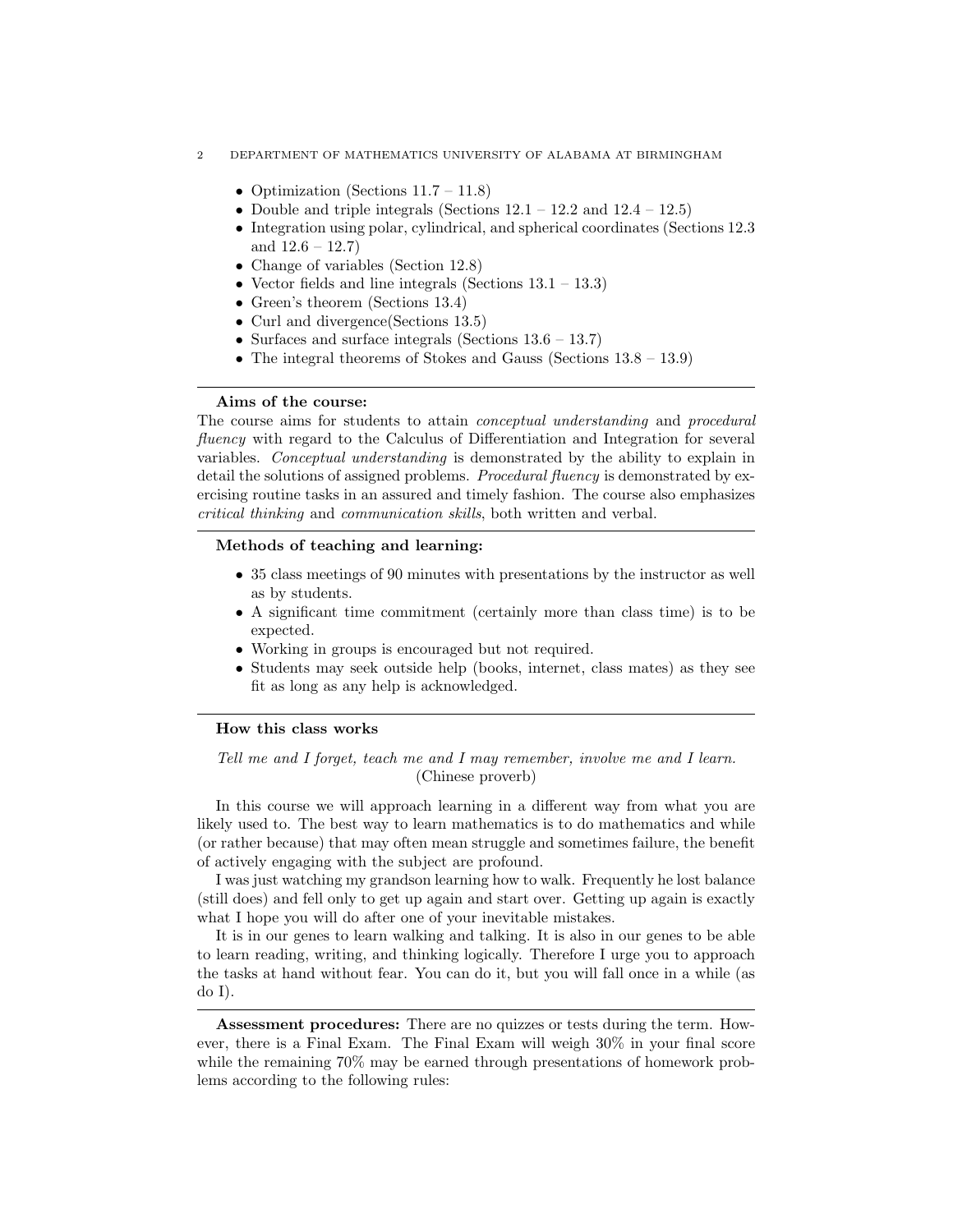- (1) The correct presentation of a problem (or sometimes two) will earn 10 points. It is advised to write out a solution on paper beforehand. Then a document camera can be used to present your work.
- (2) The audience (including the instructor) may challenge a statement made in the course of a presentation at any point.
- <span id="page-2-0"></span>(3) If the presenter is able to defend the challenged statement, he or she proceeds; if not, the presenter must sit down earning no points for this problem and losing the right to present again that day. The challenger may then present his or her solution to the topic at hand.
- (4) The successor of a presenter will be chosen as the student with the smallest number of points among the volunteers taking into account the modification by rules [\(3\)](#page-2-0) and [\(5\)](#page-2-1). A random choice is made, if necessary.
- <span id="page-2-1"></span>(5) You may volunteer for a particular topic by an e-mail to me. This (in the order received) establishes priority among volunteers with the same number of points.
- (6) You must give credit where credit is due, i.e., during your presentation you must declare the points at which you had help and by whom.
- (7) It is also possible to report joint work with one or two collaborators. In such a case 4 points will be earned for the presentation while the other 6 points are evenly distributed among the collaborative.
- (8) Class attendance and participation is required. Absences from class are recorded. After 5 absences from class 10 points will be subtracted from your score and the count of absences is set again to zero.

If we reach 200 presentations, the student (or the students) with the highest score H will receive 100 points (the presentation score). A student with  $S$  points will receive the presentation score  $100S/H$ . The course performance is the weighted sum of presentation score and final exam score (weights are 70% and 30% as mentioned above). This is a number between 0 and 100. Your final grade is then determined according to the following table:

Course performance: 90-100 75-90 60-75 50-60 below 50 Final Grade: A B C D F

### Course policies:

- Please make sure that you are able to receive e-mails through your Blazer-ID account. Official course announcements may be sent to that address.
- No books or phones will be allowed during the exam.
- Calculators which do not have access to the internet will be allowed at the exam.
- A  $5" \times 8"$  Quick Reference Card prepared by the student (no copies!) will also be allowed at the exam.

#### Tips:

- Help is available in the Math Learning Lab (HHB 202). For specific information on opening hours click on Math Learning Lab under the Resources tab of the department's homepage at www.uab.edu/cas/mathematics.
- By working steadily and regularly, you will increase your chances to succeed in this course.